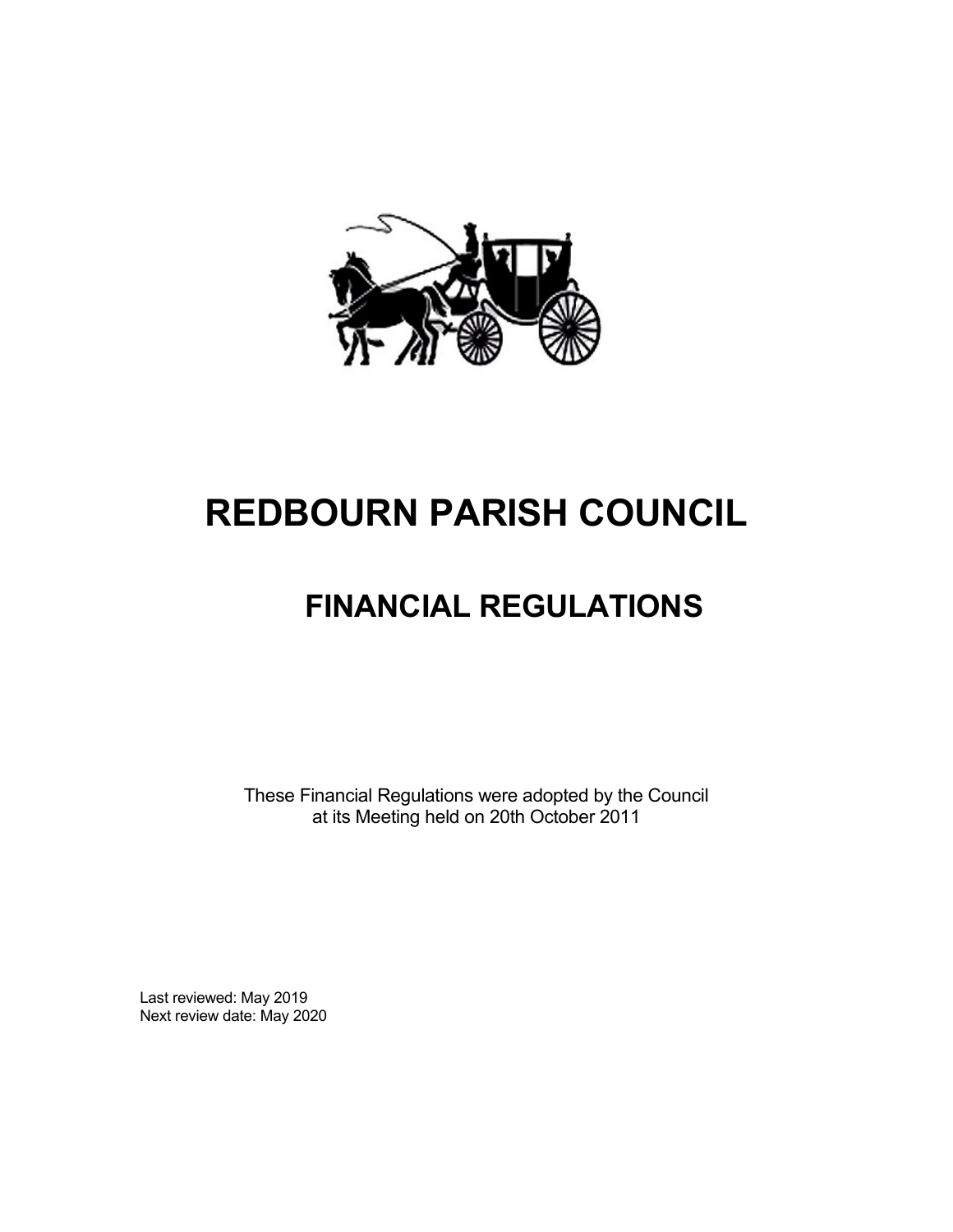#### **1. GENERAL**

- 1.1 These financial regulations govern the conduct of financial management by the Council and may only be amended or varied by resolution of the Council. The council is responsible in law for ensuring that its financial management is adequate and effective and that the council has a sound system of financial control which facilitates the effective exercise of the council's functions, including arrangements for the management of risk and for the prevention and detection of fraud and corruption. These financial regulations are designed to demonstrate how the council meets these responsibilities.
- 1.2 The Responsible Financial Officer (RFO) is a statutory office and shall be appointed by the council. [The Clerk has been appointed as RFO for this council and these regulations will apply accordingly.] The RFO, acting under the policy direction of the Council, shall administer the Council's financial affairs in accordance with proper practices. The RFO shall determine on behalf of the council its accounting records, and accounting control systems. The RFO shall ensure that the accounting control systems are observed and that the accounting records of the council are maintained and kept up to date in accordance with proper practices.
- 1.3 The RFO shall produce financial management information as required by the council.
- 1.4 At least once a year, prior to approving the annual return, the council shall conduct a review of the effectiveness of its system of internal control which shall be in accordance with proper practices.
- 1.5 In these financial regulations, references to the Accounts and Audit Regulations shall mean the Regulations issued under the provisions of section 27 of the Audit Commission Act 1998 and then in force.
- 1.6 In these financial regulations the term 'proper practice' or 'proper practices' shall refer to guidance issued in Governance and Accountability in Local Councils in England and Wales – a Practitioners' Guide which is published jointly by NALC and SLCC and updated from time to time.

# **2. ANNUAL ESTIMATES (BUDGET)**

- 2.1 Each Committee shall formulate and submit proposals to the Council in respect of revenue and capital including the use of reserves and all sources of funding for the following financial year not later than the end of November each year.
- 2.2 Detailed estimates of all receipts and payments including the use of reserves and all sources of funding for the year shall be prepared each year by the RFO in the form of a budget to be considered by the council.
- 2.3 The Council shall review the budget not later than the end of January each year and shall fix the Precept to be levied for the ensuing financial year. The RFO shall issue the precept to the billing authority and shall supply each member with a copy of the approved budget.
- 2.4 The annual budgets shall form the basis of financial control for the ensuing year.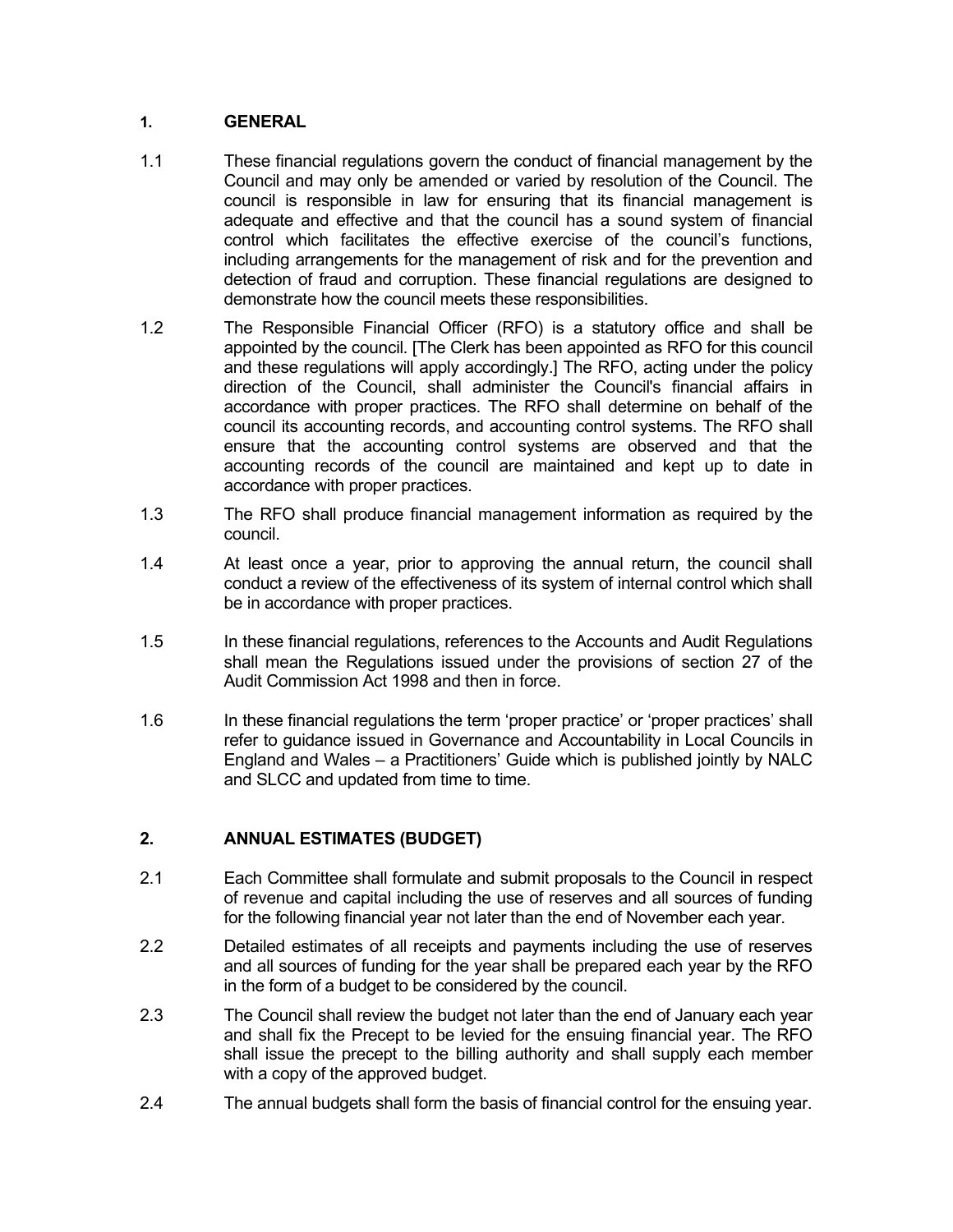2.5 The Council shall consider the need for and shall have regard to a three year forecast of Revenue and Capital Receipts and Payments which may be prepared at the same time as the annual Budget.

# **3 BUDGETARY CONTROL**

- 3.1 Expenditure on revenue items may be incurred up to the amounts included for that class of expenditure in the approved budget.
- 3.2 No expenditure may be incurred that will exceed the amount provided in the revenue budget for that class of expenditure. During the budget year and with the approval of council having considered fully the implications for public services, unspent and available amounts may be moved to other budget headings or to an earmarked reserve as appropriate.
- 3.3 The RFO shall regularly provide the Council with a statement of receipts and payments to date under each head of the budgets, comparing actual expenditure to the appropriate date against that planned as shown in the budget. These statements are to be prepared at least at the end of each financial quarter.
- 3.4 The Clerk may incur expenditure on behalf of the Council which is necessary to carry out any repair replacement or other work which is of such extreme urgency that it must be done at once, whether or not there is any budgetary provision for the expenditure, subject to a limit of £1,500.00 The Clerk shall report the action to the Council as soon as practicable thereafter.
- 3.5 Unspent provisions in the revenue budget shall not be carried forward to a subsequent year unless placed in an earmarked reserve by resolution of the council.
- 3.6 No expenditure shall be incurred in relation to any capital project and no contract entered into or tender accepted involving capital expenditure unless the Council is satisfied that the necessary funds are available, or the requisite borrowing approval has been obtained.
- 3.7 All capital works shall be administered in accordance with the Council's standing orders and financial regulations relating to contracts.

# **4. ACCOUNTING AND AUDIT**

- 4.1 All accounting procedures and financial records of the Council shall be determined by the RFO in accordance with the Accounts and Audit Regulations.
- 4.2 The RFO shall complete the annual financial statements of the Council, including the council's annual return, as soon as practicable after the end of the financial year and shall submit them and report thereon to the Council.
- 4.3 The RFO/Accountant shall complete the Accounts of the Council contained in the Annual Return (as supplied by the Auditor appointed from time to time by the Audit Commission) and shall submit the Annual Return for approval and authorisation by the Council within the timescales set by the Accounts and Audit Regulations.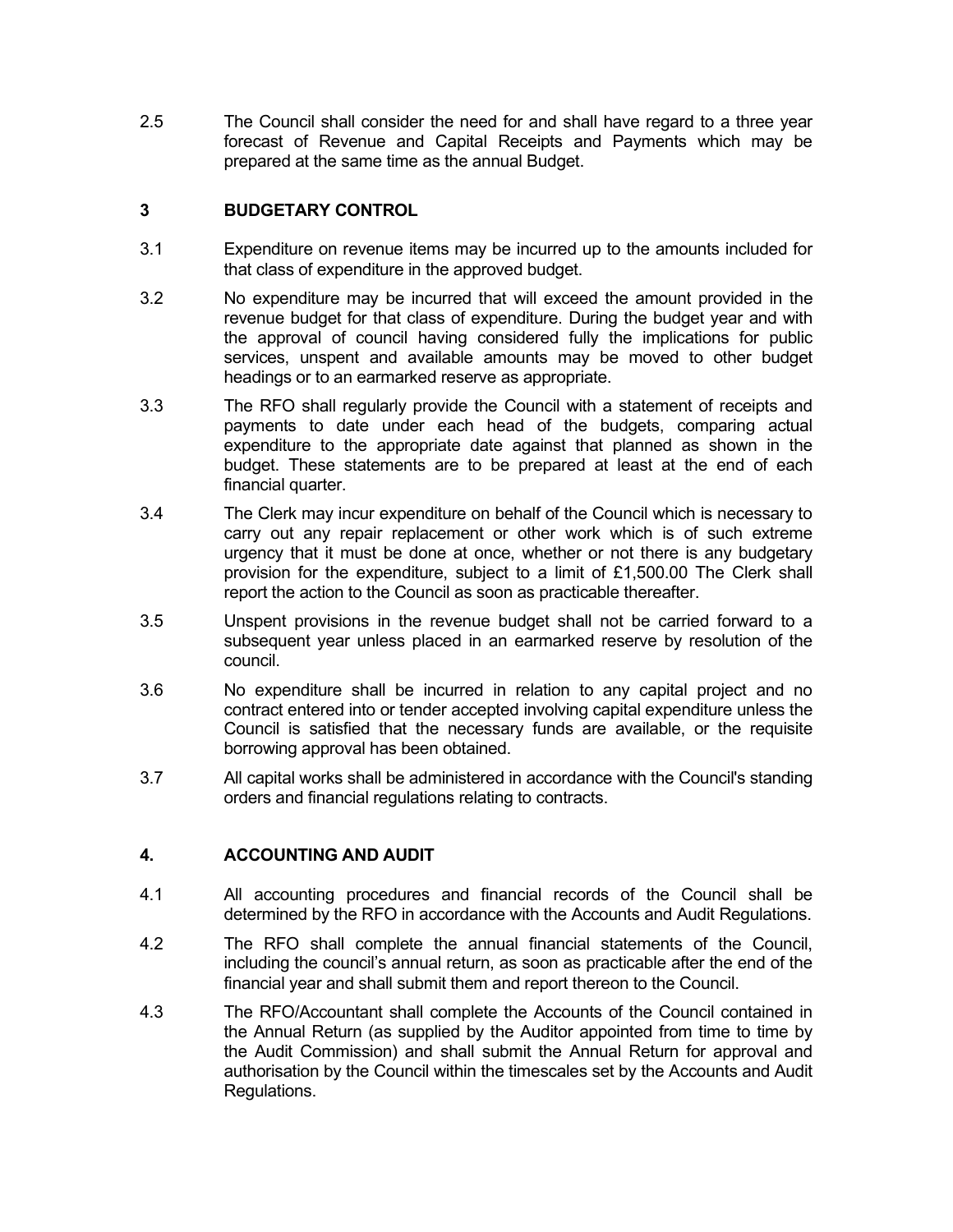- 4.4 The RFO shall ensure that there is an adequate and effective system of internal audit of the Council's accounting, financial and other operations in accordance with proper practices. Any officer or member of the Council shall, if the RFO or Internal Auditor requires, make available such documents of the Council which appear to the RFO or Internal Auditor to be necessary for the purpose of the internal audit and shall supply the RFO or Internal Auditor with such information and explanation as the RFO or Internal Auditor considers necessary for that purpose.
- 4.5 The Internal Auditor shall be appointed by and shall carry out the work required by the Council in accordance with proper practices. The Internal Auditor, who shall be competent and independent of the operations of the Council, shall report to Council in writing, or in person, on a regular basis with a minimum of one annual written report in respect of each financial year. In order to demonstrate objectivity and independence, the internal auditor shall be free from any conflicts of interest and have no involvement in the financial decision making, management or control of the Council.
- 4.6 The RFO shall make arrangements for the opportunity for inspection of the accounts, books, and vouchers and for the display or publication of any Notices and statements of account required by Audit Commission Act 1998 and the Accounts and Audit Regulations.
- 4.7 The RFO shall, as soon as practicable, bring to the attention of all councillors any correspondence or report from the Internal or External Auditor, unless the correspondence is of a purely administrative matter.

# **5. BANKING ARRANGEMENTS AND CHEQUES**

- 5.1 The Council's banking arrangements, including the Bank Mandate, shall be made by the RFO and approved by the Council. They shall be regularly reviewed for efficiency.
- 5.1.2 a bank account be continued with HSBC (the 'bank')
- 5.1.3 the bank be authorised to (1) pay all cheques, (2) accept other instructions for payment, (3) stop such payments, (4) deliver any item held on behalf of the Parish Council by the bank in safe keeping and (5) conduct any other transaction (including closure of the account) when such cheques or instructions are signed by any two of the listed signatories (see (d)).
- 5.1.4 any debt incurred by the bank, in the absence of written agreement by the bank, be repayable on demand.
- 5.1.5 the Parish Council will provide a list of permitted signatories to the bank from time to time. This list will always be sent to the bank with an accompanying letter signed by the Parish Council Clerk and either the Chairman of the Parish Council or the Chairman of the Parish Council Finance Committee. The bank may only rely on such lists communicated to them in this manner.
- 5.1.6 each time a Councillor resigns a letter will be written to the bank within one week highlighting that the Councillor in question should be removed from the list of permitted signatories. This notification will always be sent to the bank with an accompanying letter signed by the Parish Council Clerk and either the Chairman of the Parish Council or the Chairman of the Parish Council Finance Committee.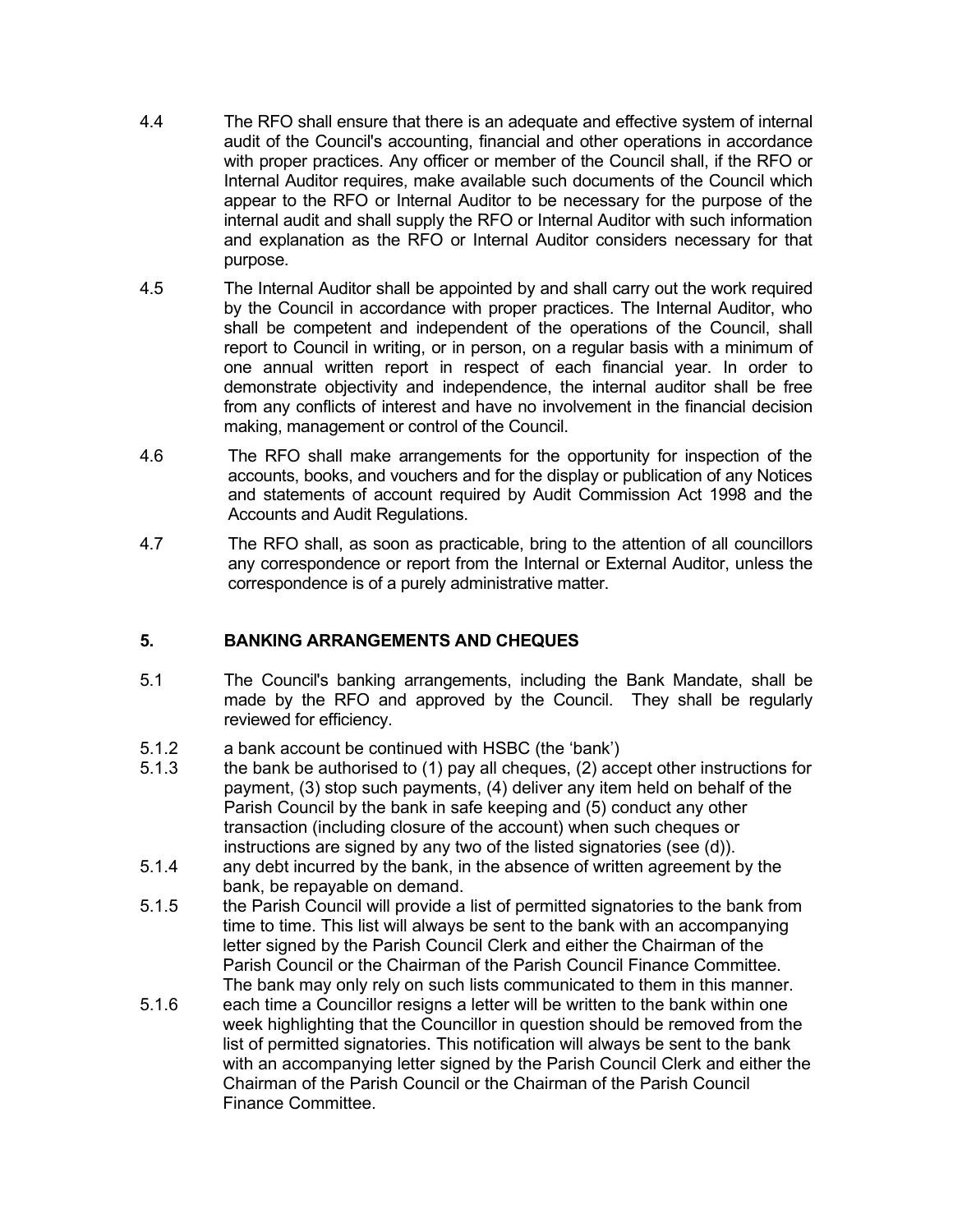- 5.1.7 within a month, following a Council wide election, a letter will be sent to the bank as prescribed in (d) with a list of new signatories. This letter should highlight that the previous list should be disregarded from that date forward.
- 5.1.8 any other changes to the relationship or the structure of the account will be communicated to the bank in writing with the letter signed by the Parish Council Clerk and either the Chairman of the Parish Council or the Chairman of the Parish Council Finance Committee.
- 5.1.9 The cheque book remains in the charge of the Clerk at all times
- 5.1.10 The Clerk is authorised to draw petty cash cheques a letter to this effect, signed by two signatories is kept on file at HSBC
- 5.2 A schedule of the payments required, forming part of the Agenda for the Meeting, shall be prepared by the RFO and, together with the relevant invoices, be presented to Council. If the schedule is in order it shall be authorised by a resolution of the Council and shall be initialed by the Chairman of the Meeting. If more appropriate the detail may be shown in the Minutes of the Meeting.
- 5.3 Cheques drawn on the bank account in accordance with the schedule referred to in paragraph 5.2 or in accordance with paragraph 6.4, shall be signed by two members of Council.
- 5.4 To indicate agreement of the details shown on the cheque or order for payment with the counterfoil and the invoice or similar documentation, the signatories shall each also initial the cheque counterfoil.

#### **6 PAYMENT OF ACCOUNTS**

- 6.1 All payments shall be effected by cheque or other order drawn on the Council's bankers.
- 6.2 All invoices for payment shall be examined, verified and certified by the Clerk. The Clerk shall satisfy him/herself that the work, goods or services to which the invoice relates shall have been received, carried out, examined and approved.
- 6.3 The RFO shall examine invoices in relation to arithmetic accuracy and shall analyse them to the appropriate expenditure heading. The Clerk shall take all steps to settle all invoices submitted, and which are in order, at the next available Council Meeting.
- 6.4 If a payment is necessary to avoid a charge to interest under the Late Payment of Commercial Debts (Interest) Act 1998, and the due date for payment is before the next scheduled Meeting of Council, where the Clerk certifies that there is no dispute or other reason to delay payment, the Clerk may (notwithstanding para 6.3) take all steps necessary to settle such invoices provided that a list of such payments shall be submitted to the next appropriate meeting of Council.
- 6.5 The RFO may provide petty cash to officers for the purpose of defraying operational and other expenses. Vouchers for payments made shall be forwarded to the RFO with a claim for reimbursement: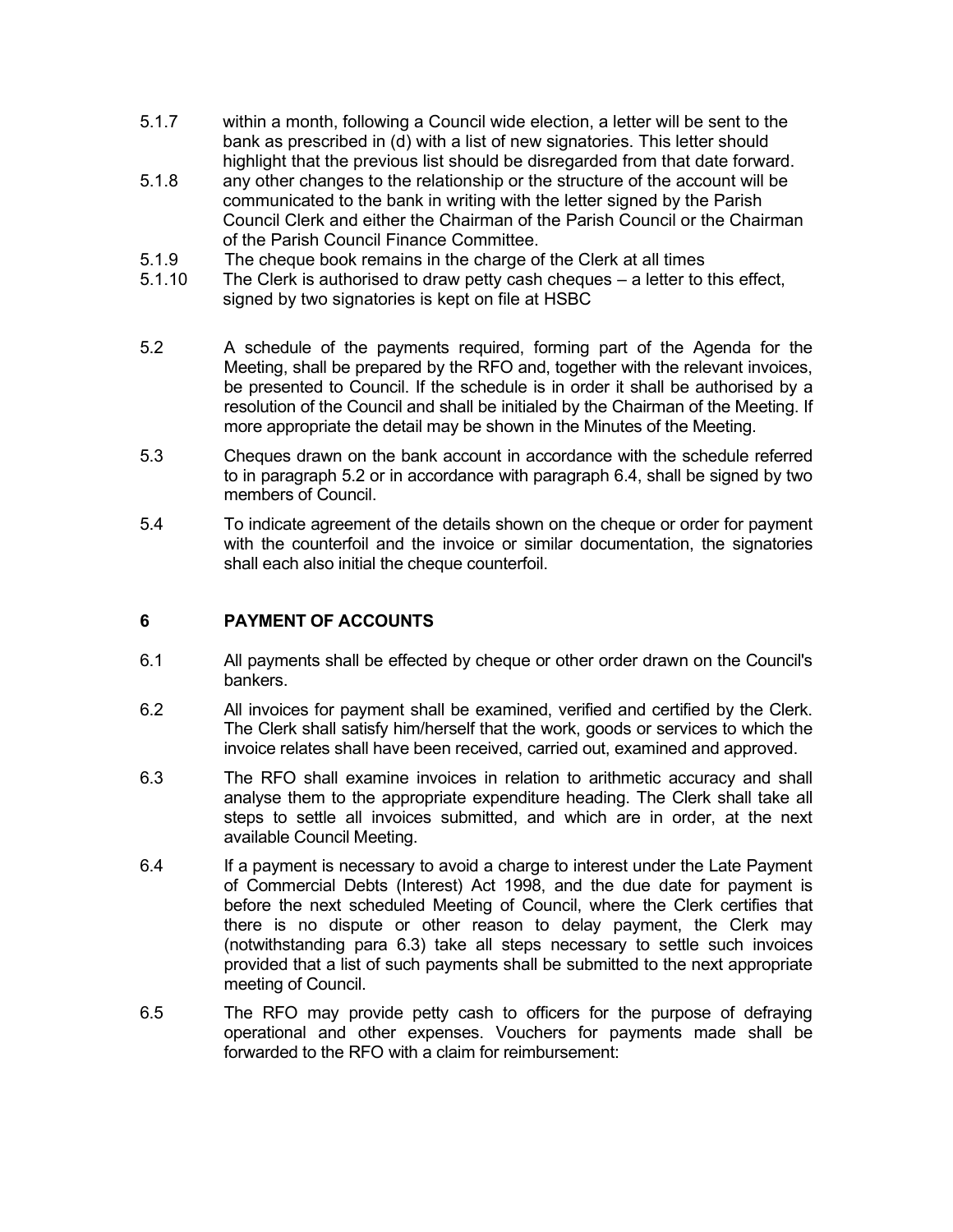a) The RFO shall maintain as petty cash float of £200 for the purpose of defraying operational and other expenses. Vouchers for payments made from petty cash shall be kept to substantiate the payment.

b) Income received must not be paid into the petty cash float but must be separately banked, as provided elsewhere in these regulations.

c) Payments to maintain the petty cash float shall be shown separately on the schedule of payments presented to Council under 5.2 above.

6.6 If thought appropriate by the Council, payment for utility supplies (energy, telephone and water) may be made by variable Direct Debit provided that the instructions are signed by two members and any payments are reported to Council as made. The approval of the use of a variable Direct Debit shall be renewed by resolution of the Council at least every two years.

# **7 PAYMENT OF SALARIES**

- 7.1 As an employer, the Council shall make arrangements to meet fully the statutory requirements placed on all employers by PAYE and National Insurance legislation. The payment of all salaries shall be made in accordance with payroll records and the rules of PAYE and National Insurance currently operating, and salaries shall be as agreed by Council.
- 7.2 Payment of salaries and payment of deductions from salary such as may be made for tax, national insurance and pension contributions, may be made in accordance with the payroll records and on the appropriate dates stipulated in employment contracts, provided that each payment is reported to and ratified by the next available Council Meeting.

#### **8 LOANS AND INVESTMENTS**

- 8.1 All loans and investments shall be negotiated in the name of the Council and shall be for a set period in accordance with Council policy.
- 8.2 The council shall consider the need for an Investment Policy which, if drawn up, shall be in accordance with relevant regulations, proper practices and guidance. Any Policy shall be reviewed at least annually.
- 8.3 All investments of money under the control of the Council shall be in the name of the Council.
- 8.4 All borrowings shall be effected in the name of the Council, after obtaining any necessary borrowing approval. Any application for borrowing approval shall be approved by Council as to terms and purpose. The terms and conditions of borrowings shall be reviewed at least annually.
- 8.5 All investment certificates and other documents relating thereto shall be retained in the custody of the RFO.

#### **9 INCOME**

9.1 The collection of all sums due to the Council shall be the responsibility of and under the supervision of the RFO.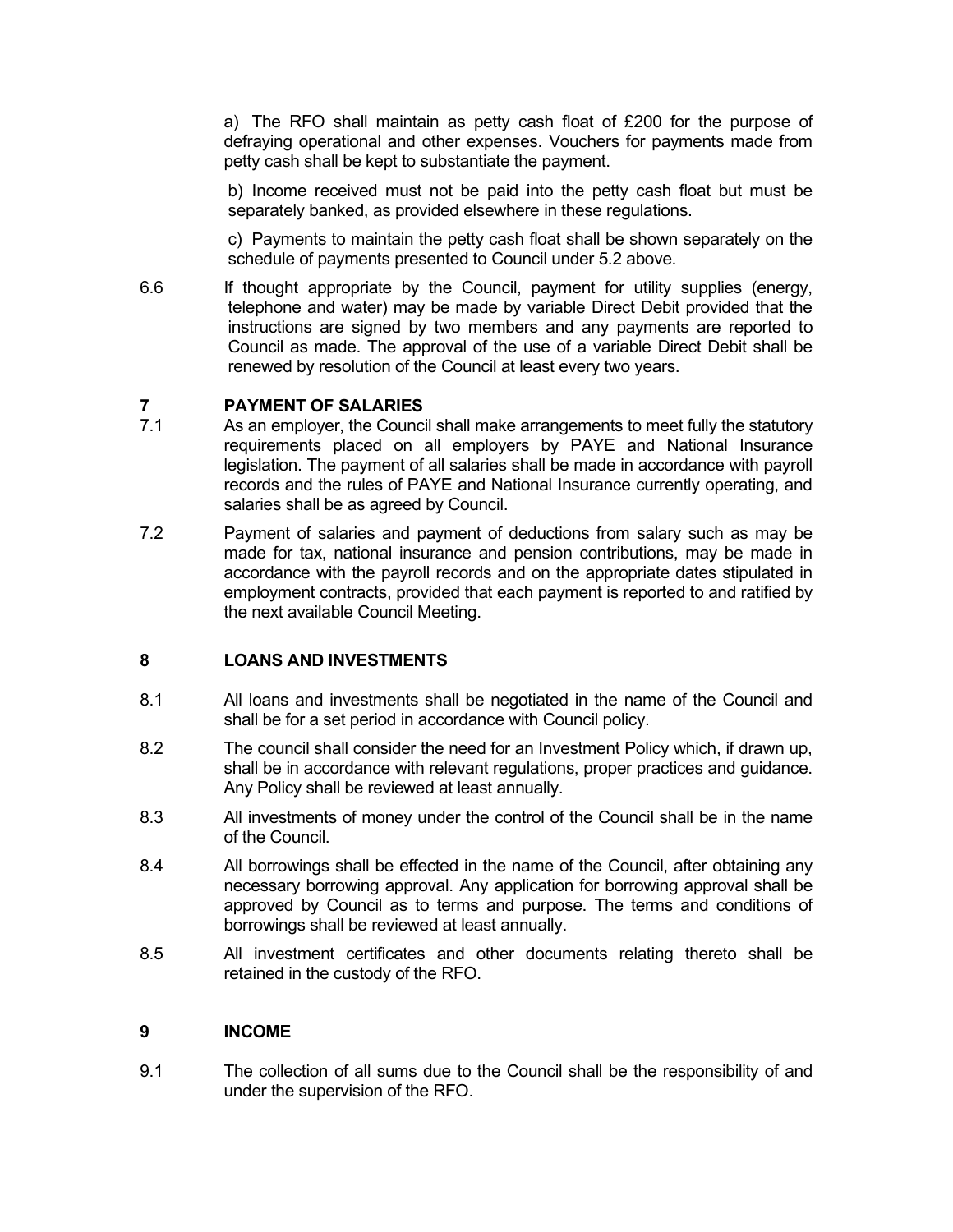- 9.2 Particulars of all charges to be made for work done, services rendered, or goods supplied shall be agreed annually by the Council, notified to the RFO and the RFO shall be responsible for the collection of all accounts due to the Council.
- 9.3 The Council will review all fees and charges annually, following a report of the Clerk.
- 9.4 Any sums found to be irrecoverable and any bad debts shall be reported to the Council and shall be written off in the year.
- 9.5 All sums received on behalf of the Council shall be banked intact as directed by the RFO. In all cases, all receipts shall be deposited with the Council's bankers with such frequency as the RFO considers necessary.
- 9.6 The origin of each receipt shall be entered on the paying-in slip.
- 9.7 Personal cheques shall not be cashed out of money held on behalf of the Council.
- 9.8 The RFO shall promptly complete any VAT Return that is required. Any repayment claims due in accordance with VAT Act 1994 section 33 shall be made at least annually coinciding with the financial year end.
- 9.9 Where any significant sums of cash are regularly received by the Council, the RFO shall take such steps as are agreed by the Council to ensure that more than one person is present when the cash is counted in the first instance, that there is a reconciliation to some form of control such as ticket issues, and that appropriate care is taken in the security and safety of individuals banking such cash.

#### **10 ORDERS FOR WORK, GOODS AND SERVICES**

- 10.1 An official order or letter shall be issued for all work, goods and services unless a formal contract is to be prepared or an official order would be inappropriate. Copies of orders shall be retained.
- 10.2 Order books shall be controlled by the RFO.
- 10.3 All members and Officers are responsible for obtaining value for money at all times. An officer issuing an official order shall ensure as far as reasonable and practicable that the best available terms are obtained in respect of each transaction, usually by obtaining three or more quotations or estimates from appropriate suppliers, subject to any de minimis provisions in Regulation 11 (I) below.
- 10.4 The RFO shall verify the lawful nature of any proposed purchase before the issue of any order, and in the case of new or infrequent purchases or payments, the RFO shall ensure that the statutory authority shall be reported to the meeting at which the order is approved so that the Minutes can record the power being used.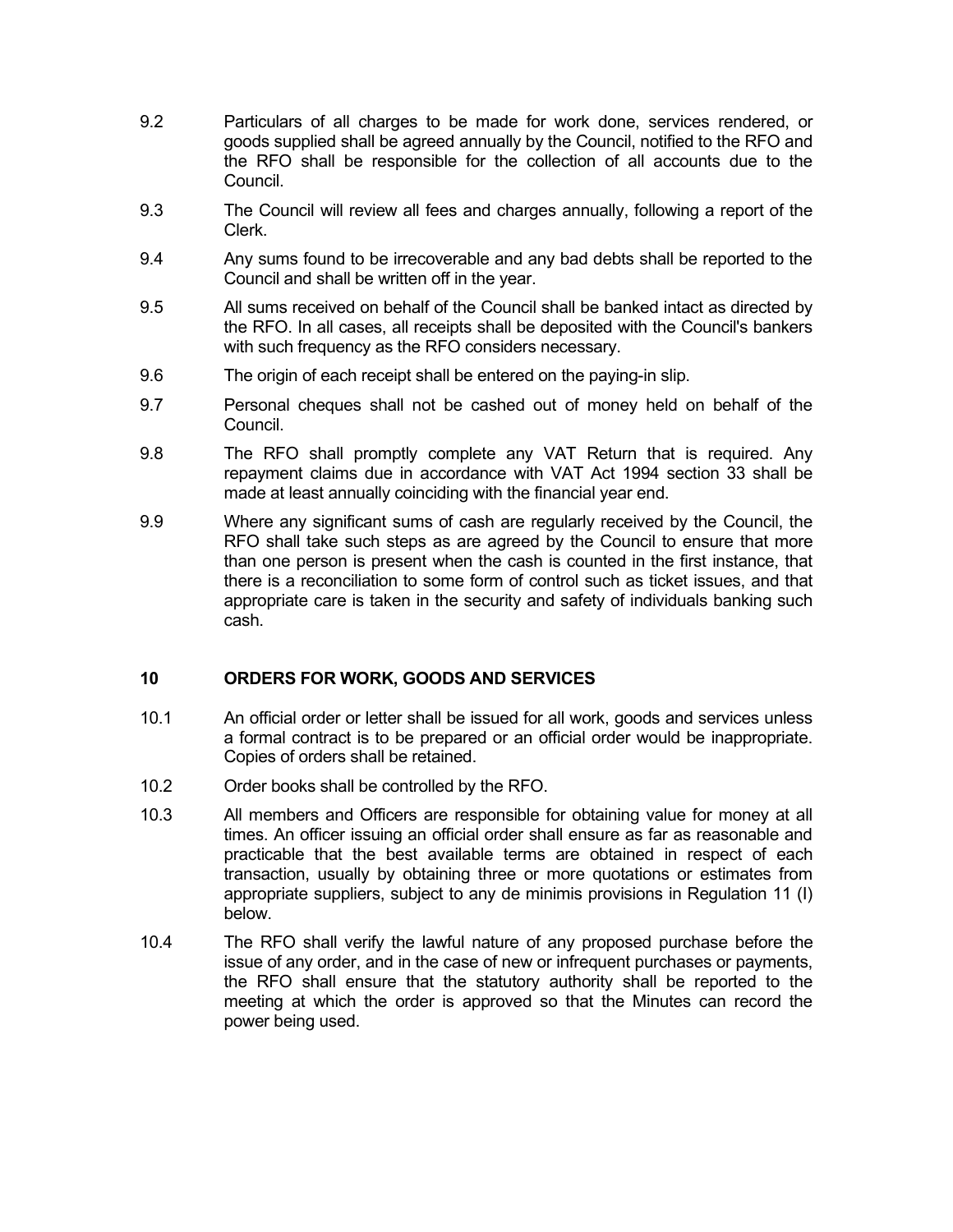# **11 CONTRACTS**

- 11.1 Procedures as to contracts are laid down as follows:
	- (a) Every contract shall comply with these financial regulations, and no exceptions shall be made otherwise than in an emergency provided that these regulations shall not apply to contracts which relate to items (i) to (vi) below:
		- (i) for the supply of gas, electricity, water, sewerage and telephone services;
		- (ii) for specialist services such as are provided by solicitors, accountants, surveyors and planning consultants;
		- (iii) for work to be executed or goods or materials to be supplied which consist of repairs to or parts for existing machinery or equipment or plant;
		- (iv) for work to be executed or goods or materials to be supplied which constitute an extension of an existing contract by the Council;
		- (v) for additional audit work of the external Auditor up to an estimated value of £250 (in excess of this sum the Clerk and RFO shall act after consultation with the Chairman and Vice Chairman of Council);
		- (vi) for goods or materials proposed to be purchased which are proprietary articles and/or are only sold at a fixed price.
	- (b) Where it is intended to enter into a contract exceeding £25,000 in value for the supply of goods or materials or for the execution of works or specialist services other than such goods, materials, works or specialist services as are excepted as set out in paragraph (a) the Clerk shall upload onto the GOV.UK, Crown Commercial Service, as an invitation to tender.
	- (c) When applications are made to waive financial regulations relating to contracts to enable a price to be negotiated without competition the reason shall be embodied in a recommendation to the Council.
	- (d) Such invitation to tender shall state the general nature of the intended contract and the Clerk shall obtain the necessary technical assistance to prepare a specification in appropriate cases. The invitation shall in addition state that tenders must be addressed to the Clerk in the ordinary course of post. Each tendering firm shall be supplied with a specifically marked envelope in which the tender is to be sealed and remain sealed until the prescribed date for opening tenders for that contract.
	- (f) All sealed tenders shall be opened at the same time on the prescribed date by the Clerk in the presence of at least one member of Council.
	- (g) If less than three tenders are received for contracts above £25,000 or if all the tenders are identical the Council may make such arrangements as it thinks fit for procuring the goods or materials or executing the works.
	- (h) Any invitation to tender issued under this regulation shall contain a statement to the effect of Standing Orders 18 (Financial Controls and Procurement).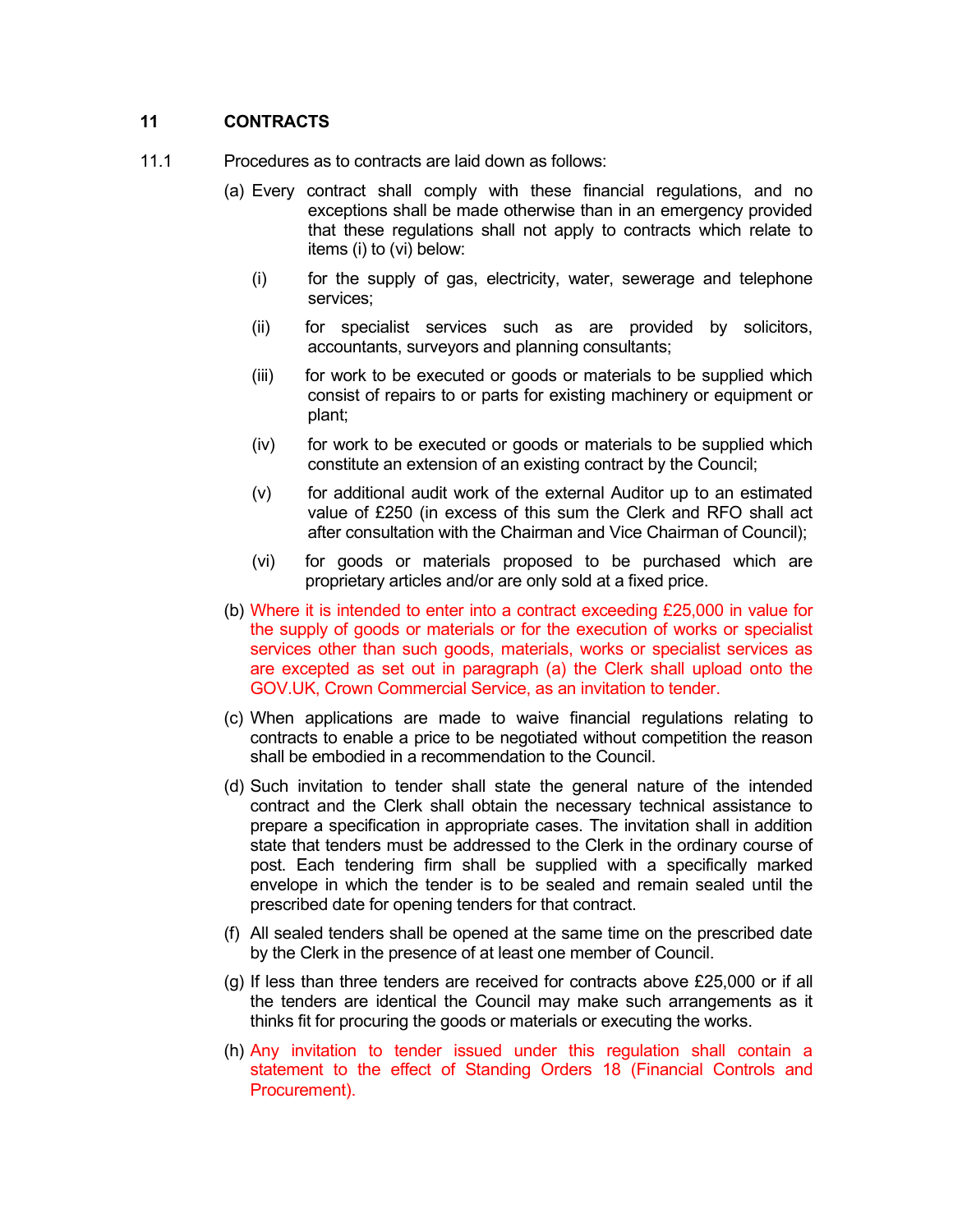(i) When it is to enter into a contract less than  $£25,000$  in value for the supply of goods or materials or for the execution of works or specialist services other than such goods, materials, works or specialist services as are excepted as set out in paragraph (a) the Clerk/RFO shall, where practical, obtain 3 quotations (priced descriptions of the proposed supply) or if agreed by Council, continuing with the existing contractor or preferred supplier. Where the value is below £1,500, the contract will be given at the discretion of the RFO/Clerk. The Council shall not be obliged to accept the lowest or any tender, quote or estimate.

#### **12. PAYMENTS UNDER CONTRACTS FOR BUILDING OR OTHER CONSTRUCTION WORKS**

- 12.1 Payments on account of the contract sum shall be made within the time specified in the contract by the RFO upon authorised certificates of the architect or other consultants engaged to supervise the contract (subject to any percentage withholding as may be agreed in the particular contract).
- 12.2 Where contracts provide for payment by instalments the RFO shall maintain a record of all such payments. In any case where it is estimated that the total cost of work carried out under a contract, excluding agreed variations, will exceed the contract sum of 5% or more a report shall be submitted to the Council.
- 12.3 Any variation to a contract or addition to or omission from a contract must be approved by the Council and Clerk to the Contractor in writing, the Council being informed where the final cost is likely to exceed the financial provision.

#### **13 STORES AND EQUIPMENT**

- 13.1 The officer in charge of each section shall be responsible for the care and custody of stores and equipment in that section.
- 13.2 Delivery Notes shall be obtained in respect of all goods received into store or otherwise delivered and goods must be checked as to order and quality at the time delivery is made.
- 13.3 Stocks shall be kept at the minimum levels consistent with operational requirements.
- 13.4 The Clerk/RFO shall be responsible for periodic checks of stocks and stores at least annually.

#### **14 ASSETS, PROPERTIES AND ESTATES**

14.1 The Clerk shall make appropriate arrangements for the custody of all title deeds of properties owned by the Council. The Clerk/RFO shall ensure a record is maintained of all properties owned by the Council, recording the location, extent, plan, reference, purchase details, nature of the interest, tenancies granted, rents payable and purpose for which held in accordance with Accounts and Audit Regulations.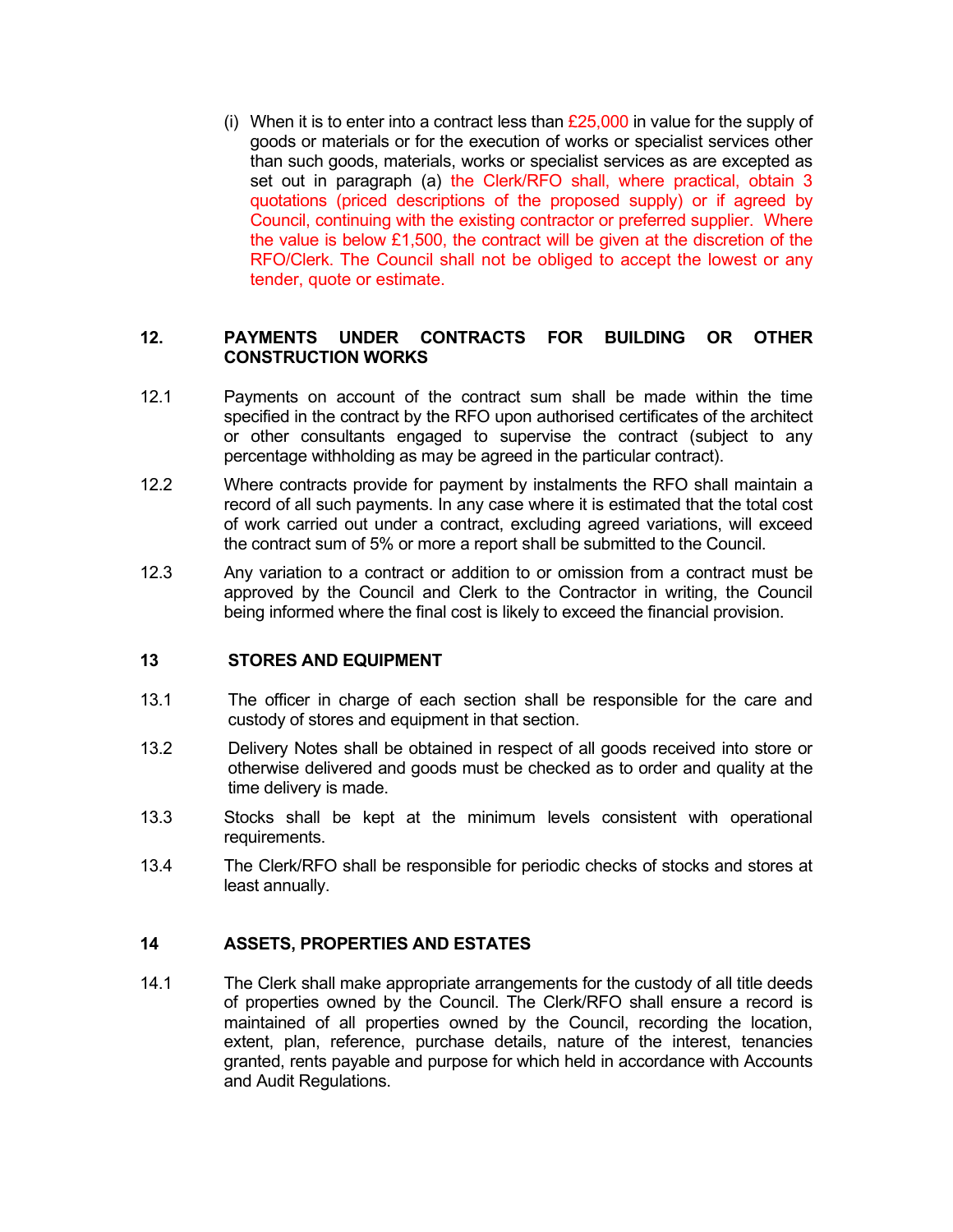- 14.2 No property shall be sold, leased or otherwise disposed of without the authority of the Council, together with any other consents required by law, save where the estimated value of any one item of tangible movable property does not exceed £50.
- 14.3 The Clerk/RFO shall ensure that an appropriate and accurate Register of Assets and Investments is kept up to date. The continued existence of tangible assets shown in the Register shall be verified at least annually, possibly in conjunction with a health and safety inspection of assets.

#### **15 INSURANCE**

- 15.1 Following the annual risk assessment (per Financial Regulation 17), the Clerk/RFO shall effect all insurances and negotiate all claims on the Council's insurers.
- 15.2 The Clerk shall take note of all new risks, properties or vehicles which require to be insured and of any alterations affecting existing insurances.
- 15.3 The Clerk/RFO shall keep a record of all insurances effected by the Council and the property and risks covered thereby and annually review it.
- 15.4 The Clerk/RFO shall be notified of any loss liability or damage or of any event likely to lead to a claim and shall report these to Council at the next available meeting.
- 15.5 All appropriate employees of the Council shall be included in a suitable fidelity guarantee insurance which shall cover the maximum risk exposure as determined by the Council.

#### **16 CHARITIES**

16.1 Where the Council is sole trustee of a Charitable body the Clerk/RFO shall ensure that separate accounts are kept of the funds held on charitable trusts and separate financial reports made in such form as shall be appropriate, in accordance with Charity Law and legislation, or as determined by the Charity Commission. The Clerk/RFO shall arrange for any Audit or Independent Examination as may be required by Charity Law or any Governing Document.

#### **17 RISK MANAGEMENT**

- 17.1 The Council is responsible for putting in place arrangements for the management of risk. The Clerk shall prepare, for approval by the council, risk management policy statements in respect of all activities of the council. Risk policy statements and consequential risk management arrangements shall be reviewed by the council at least annually.
- 17.2 When considering any new activity, the Clerk shall prepare a draft risk assessment including risk management proposals for consideration and adoption by the council.